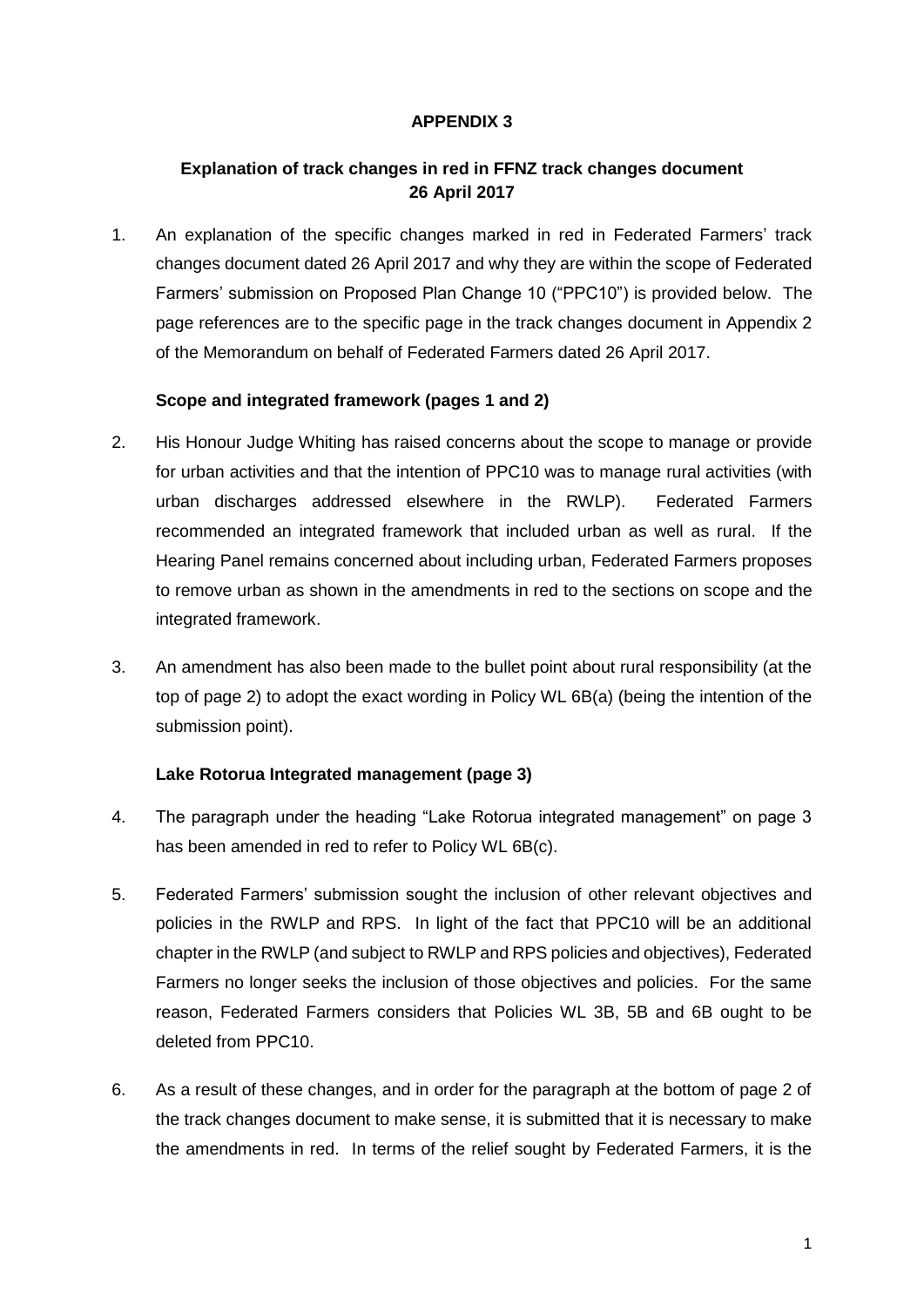catchment intermediate target in Policy WL 6B(c) that is relevant and that is within the scope of Federated Farmers' submission.<sup>1</sup>

7. A further change is that Federated Farmers no longer seeks the inclusion of two new objectives because it considers that they were based on RPS Objective 26 and Policy IR 3B and PPC10 will be subject to them without the need to refer to them.

# **Table LR 1 (page 3)**

- 8. Minor amendments have been made to correct a calculation error that involved removing 30tN/yr (due to rain on the Lake) from the first column and also (incorrectly) removing it from the second column.
- 9. The track changes version is confusing but for clarity:
	- a. Policy WL 6B requires reduction from 746tN/yr to 435tN/yr. The difference is 311tN/yr.
	- b. The 2022 target is 70% of 311tN/yr i.e. 218tN/yr.
	- c. The 2022 target of 218tN/yr is broken down as follows:
		- i. Engineering, gorse and incentives totalling 180tN/yr.
		- ii. Pastoral totalling 38tN/yr.

# **Tables LR2 and LR3 (page 4)**

10. Federated Farmers' submission sought the significant amendment of Tables LR2 and LR3 to provide "indicative" numbers for pastoral sector loads and reductions. In light of the uncertainty surrounding the numbers, Federated Farmers now seeks the deletion of these tables. It is submitted that Table LR1 already adequately states the pastoral sector MRT to 2022 and the sector proportions. This is within the scope of Federated Farmers' submission which opposes allocation and individual NDAs.

# **Policy LR P7 (page 8)**

11. The date of 1 July 2022 has been deleted from Policy LR P7 because it is Federated Farmers' submission that flexibility ought to be provided without a date restriction (i.e.

<sup>-</sup><sup>1</sup> For example, Federated Farmers' submission number 075 is that farmers commit to the 2022 pastoral MRT (page 8, para 14), the policies ought to focus on reductions to 2022 (page 76) and "the primary focus for these rules is the period to 2022" (page 92).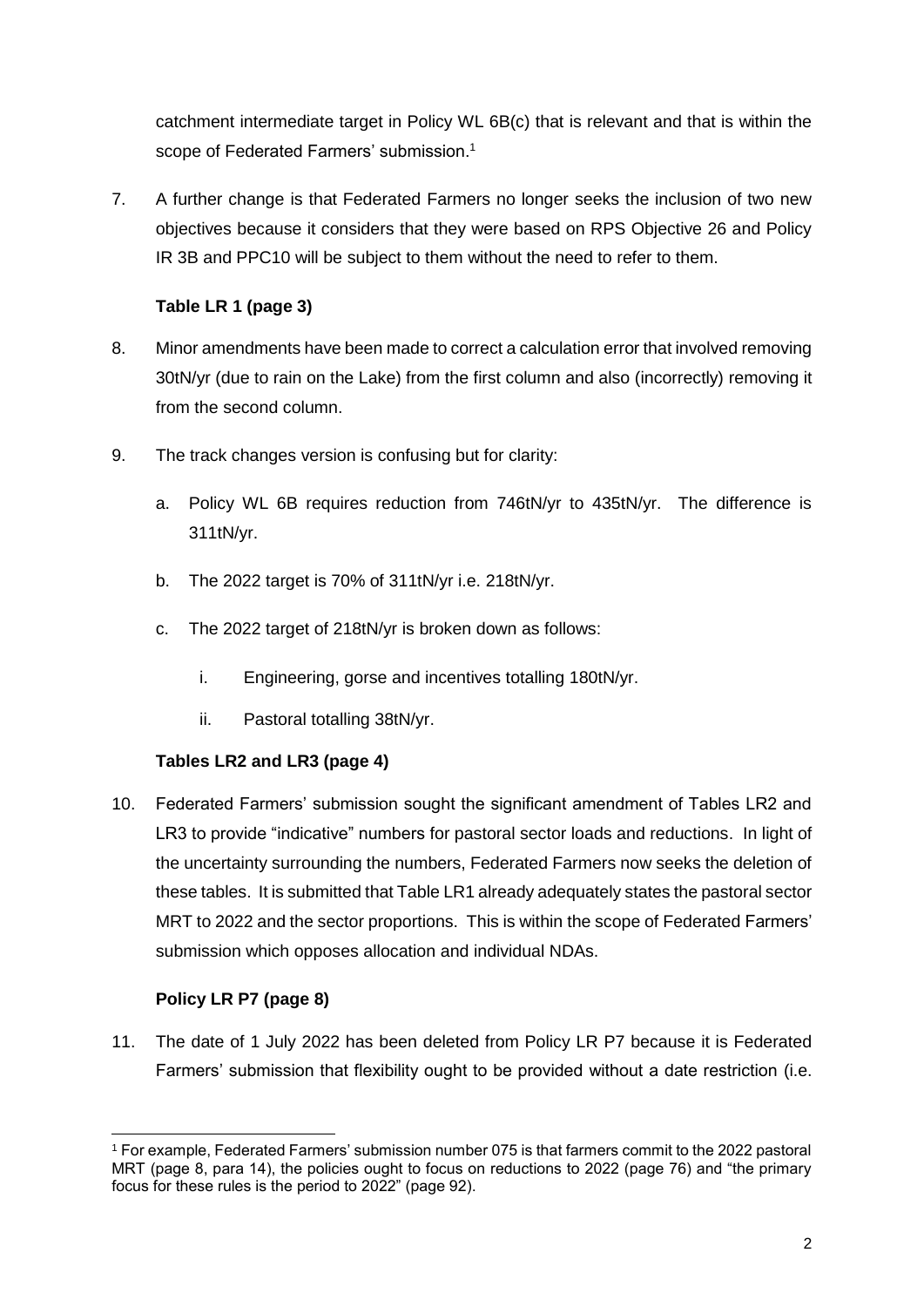from the outset and not from  $2022$ ).<sup>2</sup> This change is within the scope of Federated Farmers' original submission.

### **Policy LR P9 (page 8)**

12. The paragraphs that referred to the use of land up to 40ha as a permitted activity have been deleted in Policy LR P9 because Federated Farmers' submission expressly provided for these activities through its amendment to Policy LR P10. Accordingly, this amendment is a consequential amendment to recognise that this is provided for in the new wording for Policy LR P10.

## **Policy LR P10 and Rule LR R13 (pages 9 and 16)**

- 13. Minor cross referencing amendments have been made to Policies LR P9, LR P10 and Rule LR P13 to insert the numbers of the relevant rules.
- 14. Amendments have also been made to Policy LR P10 to change the dates from 2022 to 2017. The intention is to link the statement in Policy LR P9 (that all land uses are a permitted activity until 30 June 2017) with the rules (which do not have a start date and would arguably start on the date of notification). The intention is to continue the status quo that was established in the notified version of PPC10 i.e. a date of 30 June 2017 was selected to give land use activities time to comply with the rules or obtain consent.

### **Method LR M2 (page 11)**

15. The word "may" has been replaced with "will" in Method LR M2 on the basis that Federated Farmers supported this change in its further submission.<sup>3</sup>

# **Method LR M5 and Method 41 (page 11)**

16. As explained in the Memorandum on behalf of Federated Farmers dated 26 April 2017, Federated Farmers no longer seeks the inclusion of Method 41 in PPC10. Federated Farmers considers that subcatchment action plans are adequately provided for in the changes it seeks to paragraphs (a) and (b) of Method LR M5. For this reason, Method 41 is no longer included in either of the documents (Appendix 1 or 2).

-

<sup>2</sup> Federated Farmers' submission 075, page 76 states that Federated Farmers *"strongly support provision for flexibility mechanisms e.g. offsets, transfer, trading, to enable development while maintaining or reducing nutrient losses."*

<sup>3</sup> FS12-20 and this change has been adopted in version 5.0.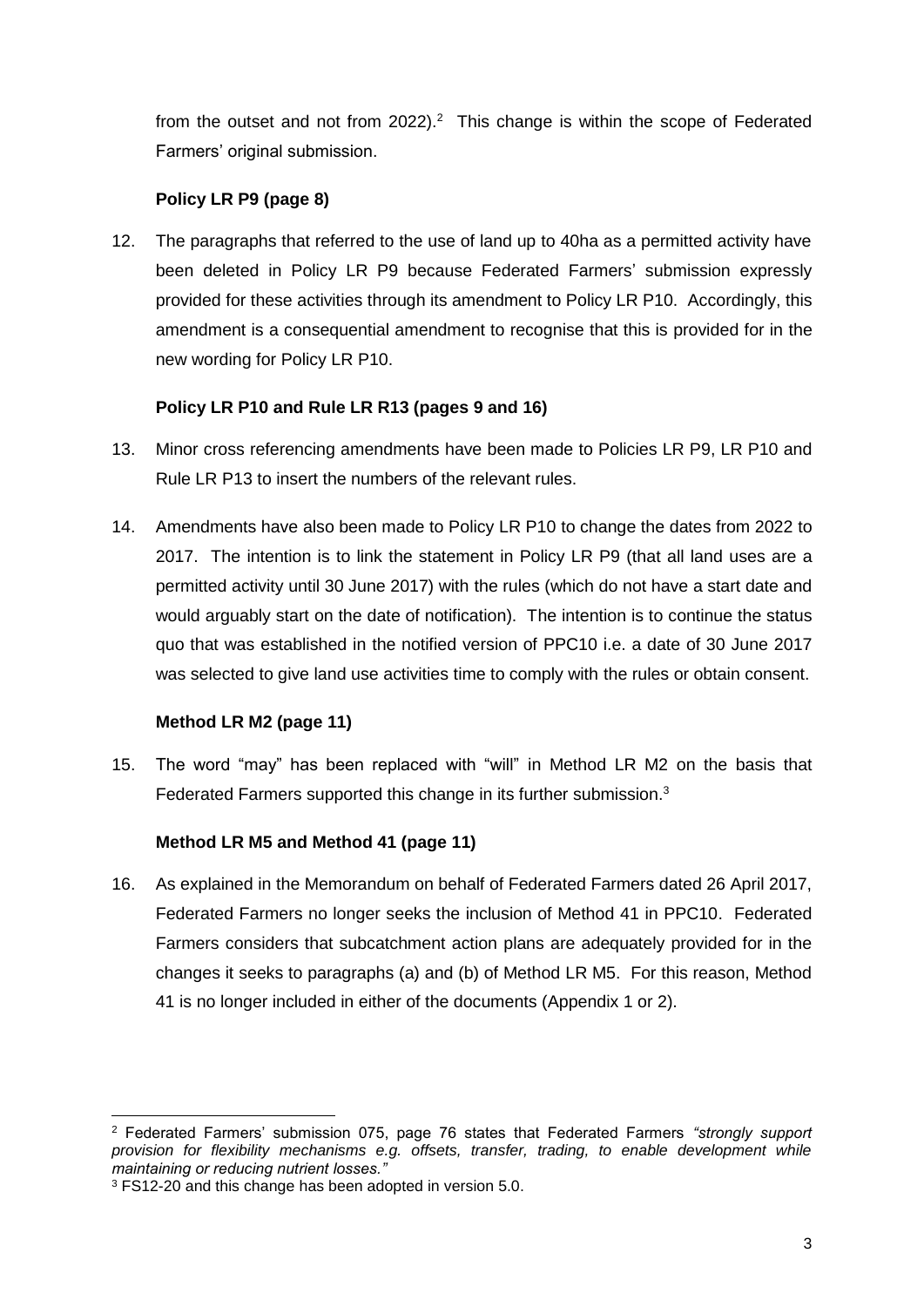## **Method LR M5 (page 12)**

- 17. Paragraph (d) of Method LR M5 has been amended to include the preparation of nutrient management plans as one of the matters to be supported by land advisory services and incentives. This is a consequential amendment to link Schedule LR Six (as amended by Federated Farmers) with Federated Farmers' submission that:
	- a. Farm management plans ought to be non-regulated.<sup>4</sup>
	- b. Council ought to increase staff resources (Land Management Officers) to support farmers. 5
	- c. Any incentives funding ought to be used effectively and efficiently for a range of nutrient reduction strategies.<sup>6</sup>

### **Method LR M6**

18. Federated Farmers' submission sought the adoption of a method making provision for a process to recognise management practices and innovations which are not currently in Overseer.<sup>7</sup> The submission did not provide express wording. The track changes document contains express wording that uses almost identical wording to that which was contained in the submission.

### **Rule summary flow chart (page 13)**

19. The rule summary flow chart was not included in Federated Farmers' original submission. It is submitted that it is within scope because it simply illustrates how the rules (which are set out in detail in Federated Farmers' original submission) are intended to operate.

### **Rule 2 (page 14)**

20. A minor cross referencing change to refer to the stocking rate in Schedule LR Two (Federated Farmers does not propose any changes to Schedule LR Two.

### **Rule 3 (page 14)**

-

21. The definition of "nutrient benchmark" in Rule 3 has been amended to specify that the date for assessing the nutrient benchmark for properties that do not have a Rule 11

<sup>4</sup> Federated Farmers Submission 075 page 39.

<sup>&</sup>lt;sup>5</sup> Federated Farmers Submission 075 pages 47 and 52.

<sup>6</sup> Federated Farmers Submission 075 pages 6, 8 and 21.

<sup>7</sup> Federated Famers Submission 075 page 90.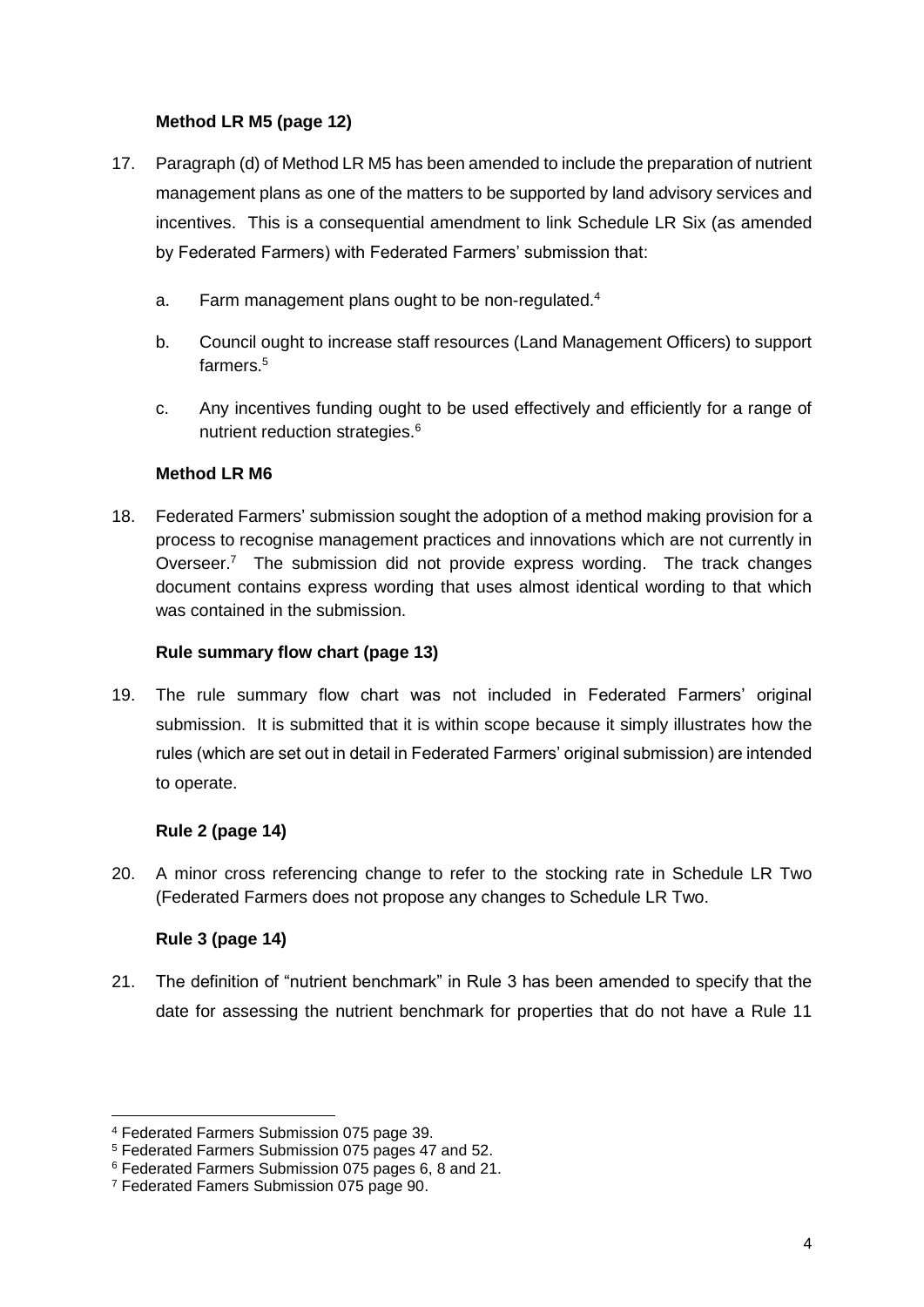benchmark (or sufficient records dating back to 2001/04) is the period from 1 March 2013 to 29 February 2016.

- 22. It is submitted that there is scope to make these changes to the definition for the following reasons:
	- a. The changes narrow the proposed benchmarking period to specific dates (rather than enlarge it).
	- b. The effects of a benchmarking period from 2013 to 2016 are likely to be very similar to the effects of Rule LR R5 on properties between 10 and 40ha. Paragraph (a) of this rule requires that there is no increase in nitrogen loss resulting from an increase in effective area, nitrogen inputs or stocking rates from 29 February 2016.
	- c. The explicit intention of Federated Famers' proposal is to continue to regulate nitrogen discharges on the basis of Rule  $11<sup>8</sup>$  The proposed amendments are consistent with or give effect to that intention.
	- d. Federated Farmers sought amendments to Policy LR P10 to provide for the use of land for farming activities as a permitted activity provided there is no increase in nitrogen loss.<sup>9</sup> The proposed amendment to the definition can be viewed as a consequential change as a result of the amendment to this policy.
	- e. Federated Farmers' submission specifically seeks the replacement of Rules LR R1 to R12 with FF Rules 1 to 5 and "any consequential amendments."<sup>10</sup> It is submitted that the proposed changes are a consequential amendment of the relief sought in FF Rule 3.

### **Rules 4 and 5 (pages 15 and 16)**

23. Paragraph g has been added to Rules 4 and 5. This paragraph refers to the preparation of a nutrient management plan in accordance with Schedule LR Six. The consequence of this amendment is to bring the preparation of a nutrient management plan within the matters of control or discretion for activities that cannot comply with the Rule 11 benchmark.

<sup>-</sup><sup>8</sup> Federated Farmers' submission specifically supported the "existing rules for 'capping' nutrient discharges; including that rules be extended to include properties in the catchment not previously included in Rule 11", Submission Number 075, page 8.

<sup>9</sup> Federated Farmers' Submission Number 075, page 77.

<sup>10</sup> Federated Farmers' Submission Number 075, page 92.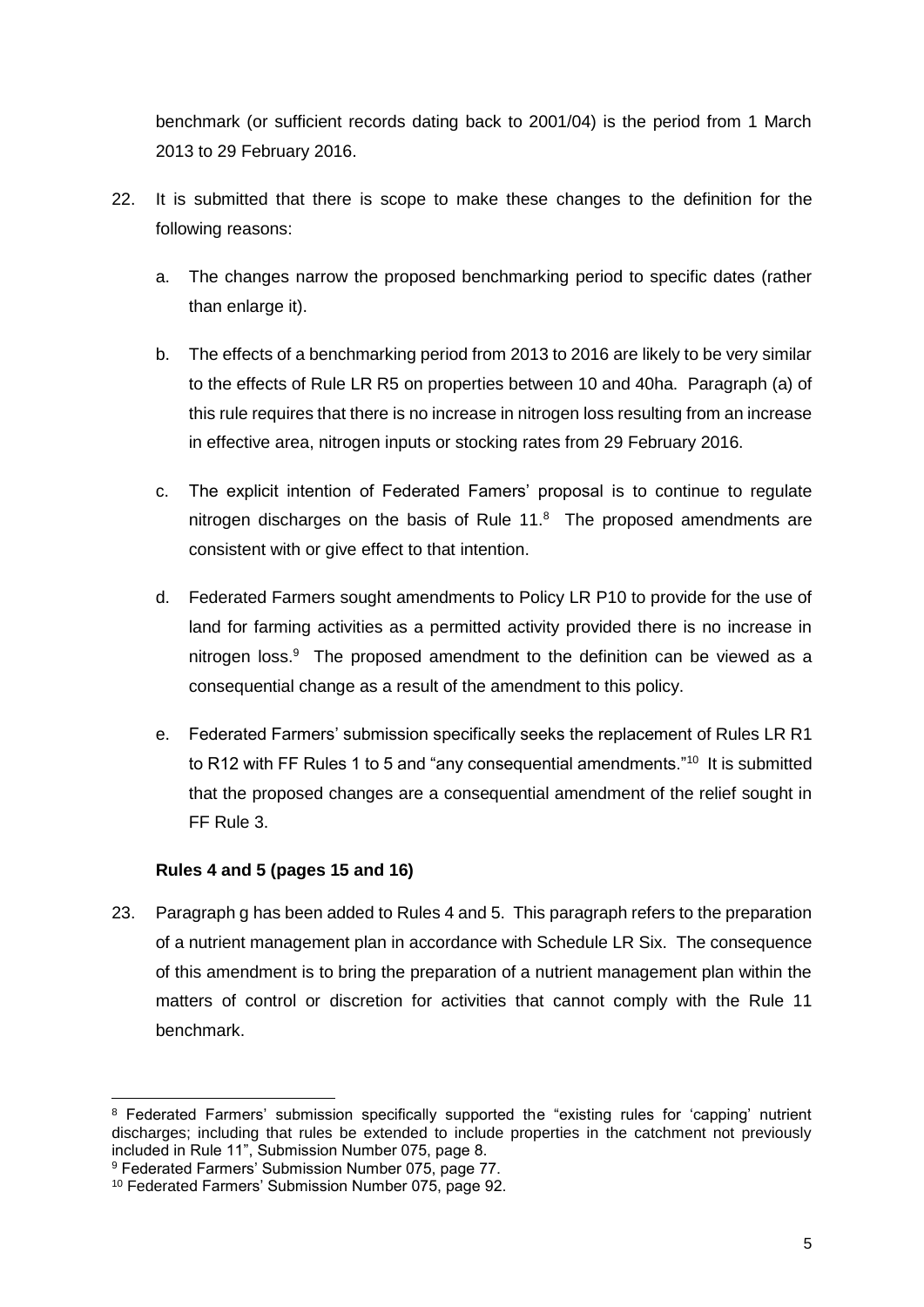24. It is submitted that this amendment is within the scope of Federated Farmers' submission. It provides a link between Schedule LR Six (as specifically amended in Federated Farmers' original submission) and the rules. It is also in the nature of refining the relief sought in the controlled and restricted discretionary activity rules as opposed to enlarging it.

## **Definitions (page 17)**

- 25. A new definition of "block" is included. Federated Farmers' further submission supported this definition of "block" which was proposed by the Fertiliser Association New Zealand because it was consistent with the Overseer technical guidance document.
- 26. A further change is that the word "block" has been added to "cropping" for clarity. This does not change the definition.

## **Schedule LR Six (page 22)**

27. A minor amendment has been made to substitute the words "reasonably practicable" for "reasonable, practical and affordable" in order to maintain consistency with RPS Policy WL 6B(a) and enhance readability. The terminology of "nitrogen management plans" has been replaced with "nutrient management plans," which is consistent with Federated Farmers' original submission<sup>11</sup> and other submissions on PPC10 (as recognised in Version 5.0 of PPC10).

### **Schedule LR Seven (page 24)**

- 28. The section on the transfer of NDAs as well as the references to NDAs in the transfer of Managed Reduction Offsets and the maximum five year time limit for Managed Reduction Offsets have been deleted from Schedule LR Seven. Federated Farmers' submission did not specifically make deletions to Schedule LR Seven but the submission was clear that these matters were not supported and ought to be removed form PPC10.
- 29. It is submitted that the specific deletions to Schedule LR Seven are consequential amendments necessary to give effect to the relief sought in that an alternate integrated management framework is proposed, with rules focusing on the period to 2022 and targets and limits being reviewed and confirmed through the implementation of the NPS-FM through the Rotorua Lakes WMA community process.<sup>12</sup> The changes specifically

<sup>-</sup><sup>11</sup> Federated Farmers' submission proposes an integrated framework for nutrients, not just nitrogen and it specifically submitted on replacing the word "nitrogen management plan" with "nutrient management plan" in the definitions section, Federated Farmers' submission number 075 page 97.

<sup>&</sup>lt;sup>12</sup> Federated Farmers' submission number 075 page 92.